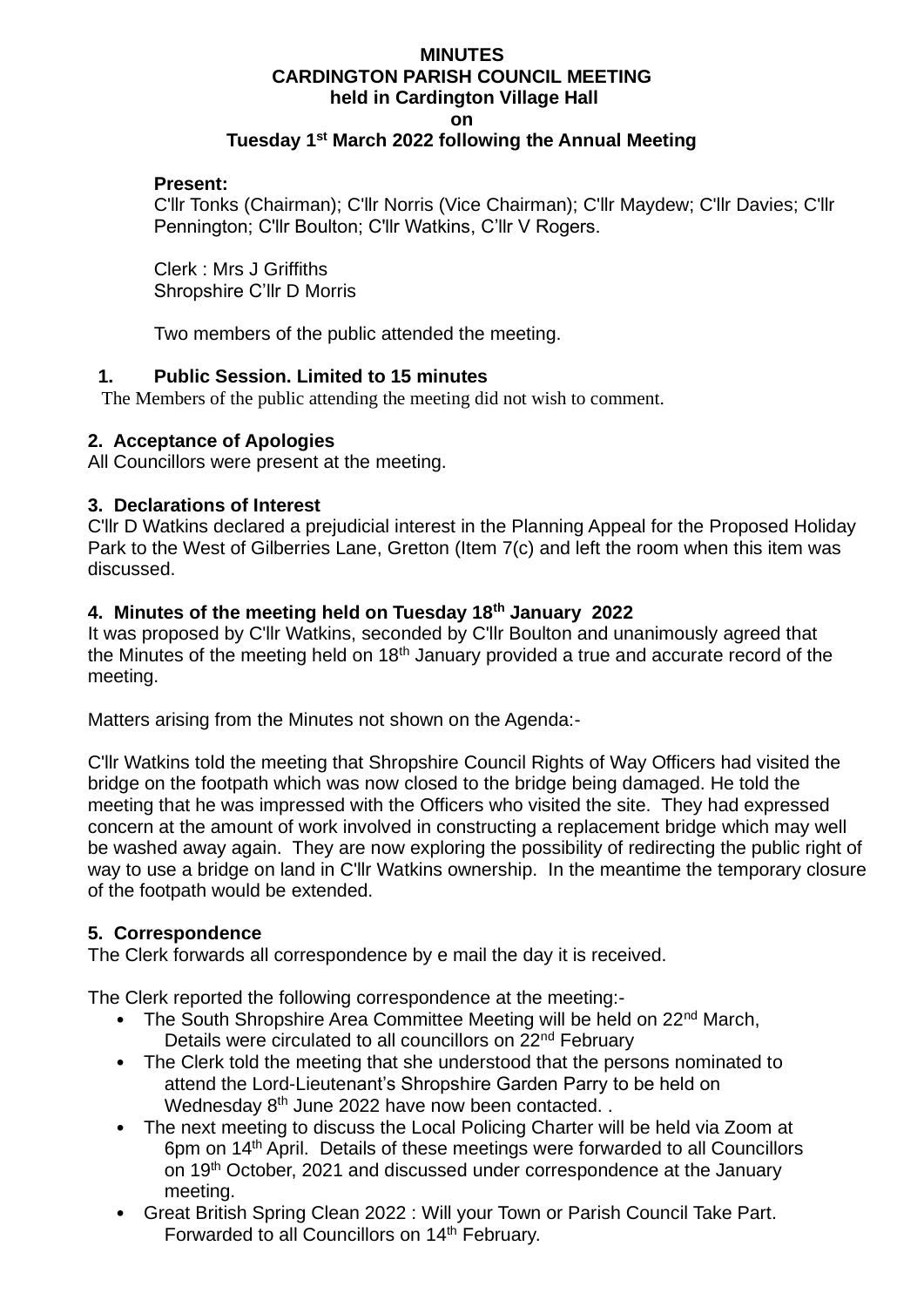- Shropshire Cycling and Waling Infrastructure Area Workshop  $15<sup>th</sup>$  February and Walkover and Cycle 18<sup>th</sup> February. Details were received and circulated to all Councillors on 11<sup>th</sup> February.
- Shropshire Council Poster regarding Flooding asking anyone affected to contact Shropshire Council. The poster was handed to the Chairman to put on the Village Notice Board and the Clerk will also arrange to put on the web site.

# **6. Broadband Update**

The Chairman told the meeting that SWS had abandoned an idea to use ducting from Longville exchange but would up-rate the transmitter at Stone Acton and install a receiving dish pn the Village Hall. Subject to permissions SWS would connect fibre optic cable from this receiver to the BT/Openreach infrastructure and onward to individual properties around Cardington village for customers who wish to buy this service. Stage two of the local roll out could be an extension to properties around Gretton. SWS are arranging a meeting for all interested parties at the Royal Oak on Wednesday  $9<sup>th</sup>$  March at 7pm during which all questions should be answered,

# **7. Planning:**

# **a. Decisions on previously discussed applications:**

 **21/04818/FUL** – Proposed Exception Site Dwelling south of Alderwood Caravan, Wilstone. The application had been circulated to Councillors prior to the November meeting. Councillors carried out a site visit. It was unanimously agreed that the Parish Council would support the application and would make the following comments:-

 Councillors ,carried out a site visit and the application was discussed at the Parish Council meeting on 2<sup>nd</sup> November. The Parish Council supported the application for a local needs dwelling but did make comments regarding the cladding. The Clerk told the March Meeting that this is shown on the website as "pending consideration"

**21/05695/VAR** – The Fold Yard, Wilstone – variation of Condition No. 2 (approved plans) to allow for change in design and rotation of the garage position. Circulated to all Councillors on 12.12.21/earlier 21/55577 circulated to Councillors on 3.12.21. Councillors carried out a site visit and had no objections to the proposal. This variation has been approved on 23<sup>rd</sup> February and the approval was circulated to all Councillors on 23rd February.

**21/05808/FUL** - Caradoc View, Hollyhurst.- Erection of two storey extension and link,renovation of existing dwelling and erection of detached garage. Circulated to Councillors on 3.12.21. It was reported at the January meeting that Councillors had carried out a site visit. It was proposed by C'llr Davies, seconded by C'llr Seabury and unanimously agreed that the Parish Council had no objections to this application. The Clerk told the March Meeting that this is shown on the website as "pending consideration" However, today, the Clerk had received an e mail from the Case Officer stating that the recommendation was likely to be for refusal and asking the Parish Council to clarify why they had no objection. It was proposed by C'llr Boulton, seconded by C'llr Davies that the Clerk would notify the Case Officer that the Parish Council when reaching the decision that they had no objection did not consider that there was any planning reason for objection and although the extension was quite large care had been taken not to have windows overlooking the two neighbouring properties and the Parish Council had no objection to the material being used. .

 **21/06016/FUL** – Land South of Plaish Park, Plaish – erection of a local need affordable dwelling and single garage, alternations to vehicular access. Circulated to Councillors on 13.1.22. The application was discussed at the January meeting. It was proposed by C'llr Bouton, seconded by C'llr Norris and unanimously agreed that the Parish Council were happy with the location and the proposal was in keeping with nearby properties and the Parish Council would support this application. The Clerk told the March meeting that this is shown on the web site as "pending consideration".

- . **b. Applications considered between meetings using delegated powers** No application have been received and determined between meetings.
	- **c. Clerk to report any other planning before matters including any new planning applications received just the meeting.**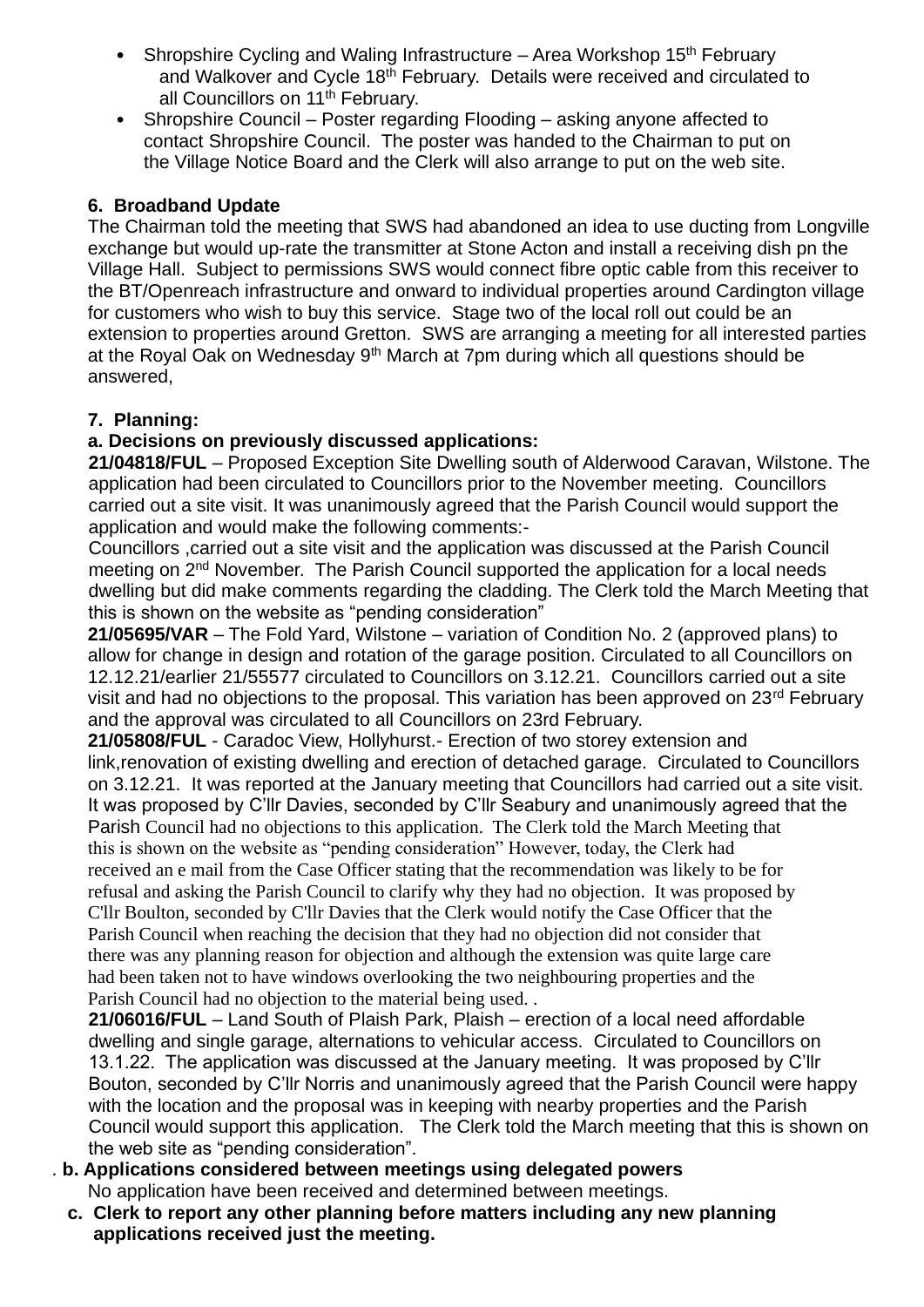**22/00575/COU -** Three Oaks, Hollyhurst – Change of use from agricultural land to garden adjoining existing garden. .This application was received and forwarded to Councillors on 21<sup>st</sup> February. This application was discussed. It was proposed by C'llr Seabury, seconded by C'llr

 Boulton and unanimously agreed that the Parish Council had not objection to this application. **APP/L3245/W/21/3289060** Planning Appeal under Section 78. Proposed Holiday Park to the West of Gilberiies Lane. (Application reference 20/01280/FUL). Shropshire Council advised the Parish Council on 8<sup>th</sup> February that an Appeal had been made to the Secretary of State against the decision of Shropshire Council to refuse to grant planning permission. This was forwarded to Councillors on 9<sup>th</sup> February. The Parish Council had objected to the application and a copy of the objection was forwarded to all Councillors on 9<sup>th</sup> February. C'llr Watkins had declared a prejudicial interest (see item 3 of these Minutes) and left the room when this item was discussed. The Clerk read out the comments made when objecting to the application. C'llr Maydew commented that if Acton Scott were to close this could result in even greater traffic in the area as the Holiday Park proposals were to include a Museum. It was proposed by C'llr Seabury, seconded by C'llr Boulton and unanimously agreed that the Parish Council would not comment further as their original objections would be forwarded to the Secretary of State who would determine the appeal. C'llr Watkins was then invited to rejoin the meeting.

#### . **8. Highways**

# **a. Highways Maintenance scheme: update.**

C'llr Norris told the meeting that the contractor was now carrying out the Environmental Maintenance Grant work and would be submitting the invoice before the end of the financial year. As the present contractor was retiring and would not be able to carry out the work in 2022/23 it was unanimously agreed that Jeremy Dale would be asked to carry out the work in the next financial year.

# **b. Progress on Highway Matters reported**

The Clerk had spoken to Shropshire Council and reported the abandoned vehicle which is in a layby on the road leading from Broome to Kenley. Shropshire Council had checked the vehicle registration and the vehicle had a current MOT which expired on 13<sup>th</sup> October. Following the November meeting the Clerk spoke to the Police again and the Police advised that the vehicle had road tax until 1<sup>st</sup> April 2022.

Following a further report that the keys to the vehicle had been found hanging in a tree nearby the Clerk spoke to the Police again and was given an incident Number and the Police agreed to visit the site. The Police advised the Clerk that they had been unable to contact the owner as the change of ownership had not been registered with DVLA. It is understood that the Police did attend. However, the vehicle has not been removed.

Following the January meeting the Clerk spoke again to Shropshire Council and the Police. The Clerk e mailed Shropshire Councillor Dan Morris with the diary of events and he had also contacted Shropshire Council . However the vehicle has still not been removed. The Clerk and C'llr Morris agreed to chase up again.

## **c. Any further Highway Matters**

C'llr Boulton reported frustration that Shropshire Council Officers had not responded to his offer to meet them and do a tour of the problem area in the Parish. C'llr Morris agreed to follow this up.

The Clerk was asked to report the following:-

- A culvert is broken opposite the property known as Montana on the road leading from Cardington to Leebotwood (approximately 300 yards from Cardington Village). There is also a blocked drain some 300 yards further up the road.
- There is serious flooding on the road from Gretton to Plaish.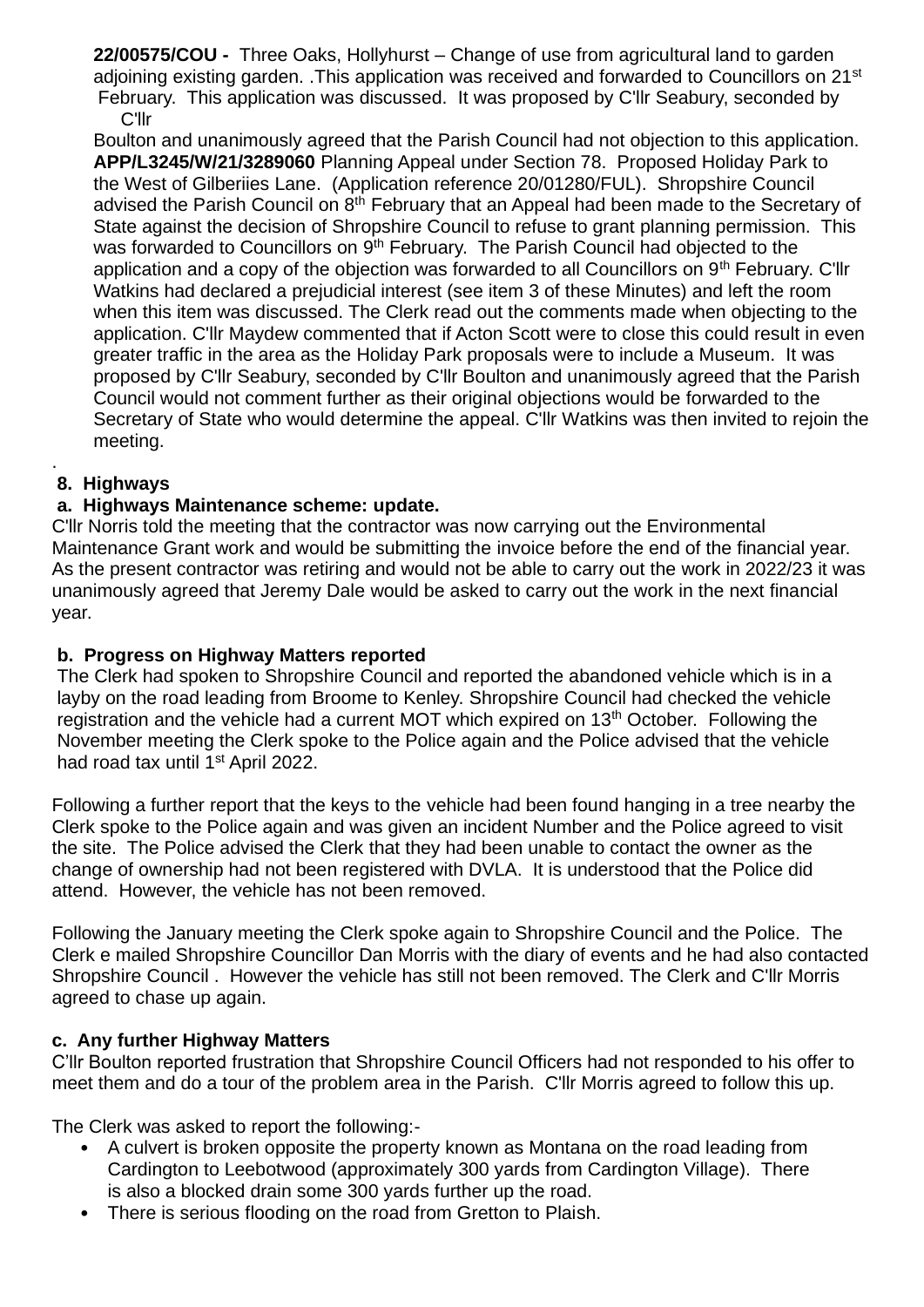- At Comley on the junction to Botvyle a tree has fallen and the tree roots moved to expose a large gap between the road edge and the stream.
- The steps on the public footpath opposite Comley Farm have a row of steps on the track up to the Lawley. These are in a dangerous condition. The Clerk agreed to report to Shropshire Council Public rights of Way Team.

# **9. Finance:**

# **a. Invoices to pay:**

Clerk Salary and Expenses Dec/Jan. Cheque No. 100358 in the sum of £3510.49 HMRC Tax due on Clerk's salary, Cheque No 100359 in the sum of £84.20 Cardington Village Hall - Hire of hall for meetings 2020/21. Cheque No. 100360 in the sum of £45 It was proposed by C'llr Pennington, seconded by C'llr Seabury and unanimously agreed that the above accounts be paid.

# **b. Bank Reconciliation**

The Clerk circulated the bank reconciliation showing a balance of held at bank after payment of the above accounts. This showed a balance of £14,497.70 which included the following:-

£3,030.00 Burial fees

£ 293.00 balance in the Transparency fund

£1,599.16 CIL Money

£1,555.46 Neighbourhood Fund

£1,500.00 SCC EMG

£1,500.00 Matched Funding EMG

£5,019.96.65 PC Funds

It was proposed by C'llr Watkins, seconded by C'llr Davies and unanimously agreed that this was an accurate record of the financial position. The Chairman then signed the bank reconciliation and the bank statement.

# **c. Agree Application for Exempt Status from full audit for the 2021/22 Accounts**

The £50 internal audit fee had been built into the precept. It was proposed by C'llr proposed by C'llr Norris, seconded by C'llr Watkins and unanimously agreed that the Clerk would apply to the External Auditor, PKF Littlejohn, for Exempt Status again this year.

# **d. Agree Internal Auditor for the 2021/22 Accounts**

It was proposed by C'llr Seabury, seconded by C'llr Boulton and unanimously agreed that Mrs Lorna Pardoe would be asked to carry out the 2021/22 Internal Audit. The Clerk told the meeting that this would be carried out before the accounts were presented to the May meeting for approval.

# **10. Green Lanes Environmental Action Movement – Public Consultation**

Details had been circulated to all Councillors on 13<sup>th</sup> February. It was agreed that vehicles using the Green Lanes in the AONB were causing damage and noise often throughout the night. The Clerk agreed to download the online consultation forms and these would be completed and circulated to all Councillors before a response was sent. The consultation closure on 9<sup>th</sup> April.

# **11. Jubilee Celebrations**

C'llr Davies agreed to pursue the possibility of providing a topograph in a prominent position within the Parish. A local resident had agreed to do the engraving.

It is understood that a firework display will be held on the Caradoc.

A Sub Group of the Village Hall Committee are arranging a Street Party.

# **12. SALC/Chairman's Briefing – Update by Chairman (C'llr Tonks)**

C'llr Tonks told the meeting that he considers the membership fee paid to SALC good value for money. The Chairman, C'llr Tonks, attends the Zoom bi-monthly meetings for Chairman of Town and Parish Councils. This is arranged by SALC and the information gleaned from these meetings is very useful. A representative from the Police and Crime Commissioners Officer will attend the next meeting.